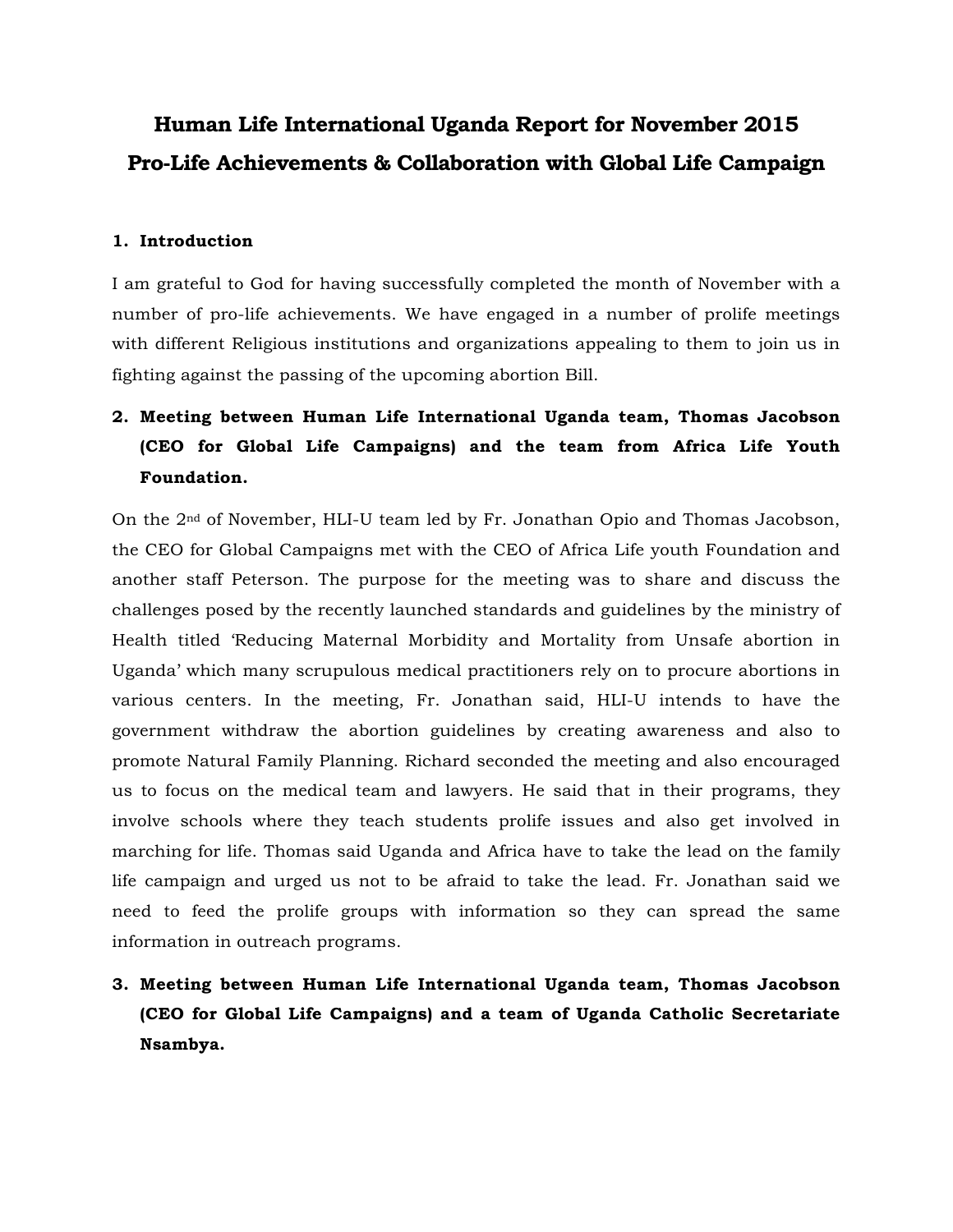On the 4th of November, HLI-U team and Thomas Jacobson met with the Uganda Catholic Secretariate team to discuss about the challenges posed by the standards and guidelines document. Fr. introduced HLI and Global Life Campaign as prolife organizations which educate people on life issues. He shared his concerns about the abortion document to Sister Stella (Secretary for the youth) and Angella (National Secretary for the holy childhood) mentioning that in the document, it says any woman who isn't comfortable with the pregnancy can go ahead and abort and that a child as young as 10 can be put on contraceptives or even opt for abortion once a method has failed. He added that the drafters of the document are from international organizations which promote abortion and contraceptives as a business and they don't care at all about people's health. CEHURD, IPAS, IPPF are some of the organizations mentioned that are responsible for the drafting of the document.

Sister Stella expressed her anger about the document saying that this is a serious silent war that needs urgent attention and added that this is a good message to take to the dioceses i.e.; pastoral dioceses, catechists so they can extend this message to the people they move to in all the 19 dioceses. Added that we should join efforts to outdo such evil acts by extending this knowledge such that everyone gets informed. Thomas urged Ugandans to stand strong and avoid such evil acts to be legalized in Uganda adding that once abortion is legalized, numbers of deaths will increase, a lot of complications and culture and values will go down.

## **4. Meeting between Human Life International Uganda team, Thomas Jacobson (CEO for Global Life Campaigns) and the team from Inter- Religious Council of Uganda Namirembe**

On the 4th of September; HLI-U team and Thomas Jacobson met with the Inter-Religious Council of Uganda team to discuss about the challenges posed by the standards and guidelines document and in this meeting Fr. Jonathan suggested that in the bid to collaborate with Inter-Religious Council to stop the implementation of the abortion document and passing of the bill, we can facilitate research to them for any possible action considering that we share common values and so work for the promotion of these same values. He appealed to the members to speak out on these issues so that this document can be withdrawn.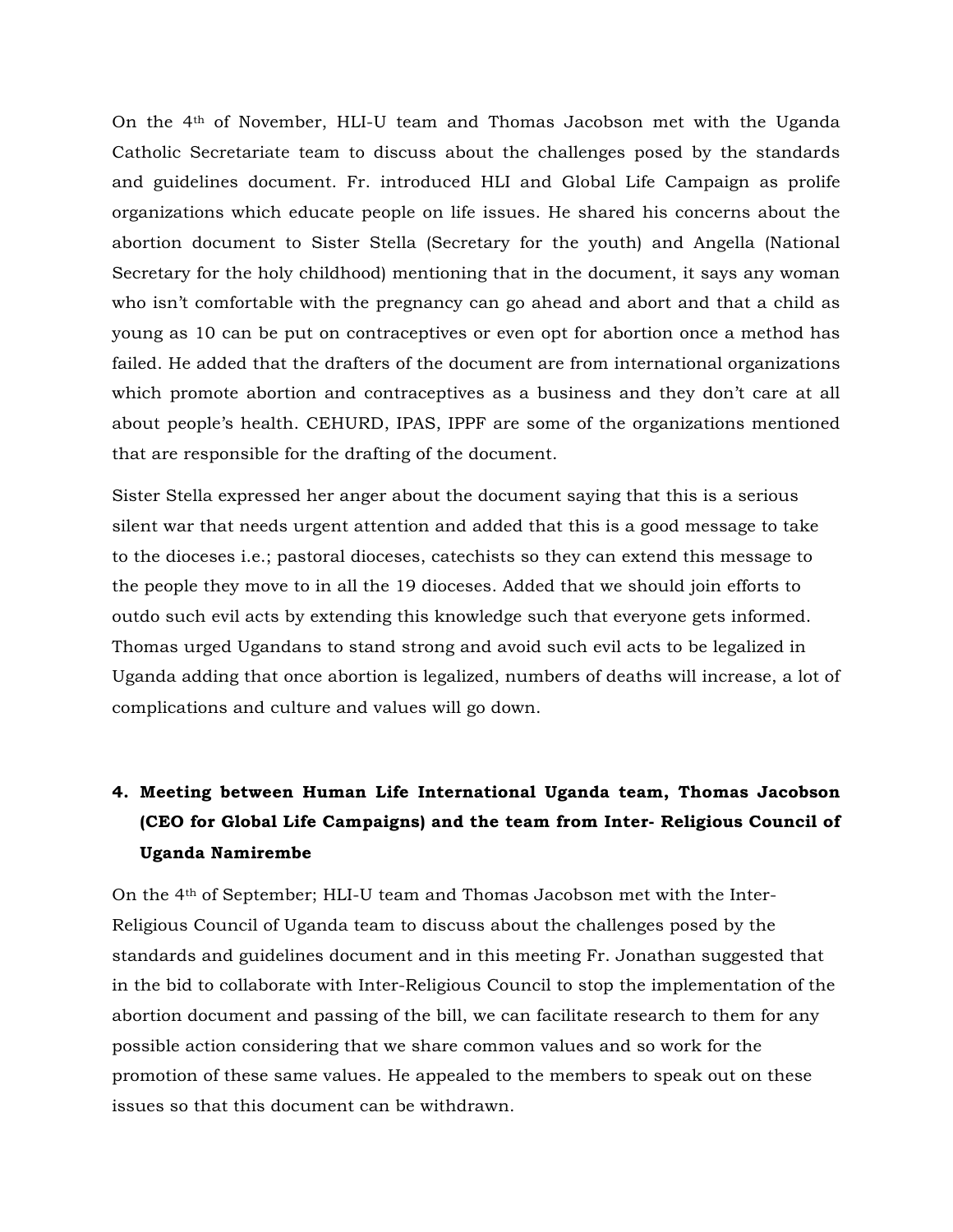Thomas also added that the definitions of terms in the abortion document just push for abortion meaning the people who drafted the document are not Ugandans but rather people from international organizations who undermine African values and so decide to impose abortion to us. He stressed that abortion on demand violates our constitution. A member from the Inter-Religious Council suggested that we can approach this through launching a research where information is gathered about antilife organizations and their work/programs and also offering a forum where views and concerns can be heard.

#### **5. Meeting between Human Life International Uganda team, Thomas Jacobson (CEO for Global Life Campaigns) and Richard Oseku (aspiring MP)**

The meeting with Richard took place on the 5th of November at HLI-U offices and Fr. introduced him as a friend and a very potential person in pro-life activities and an MP aspirant for the upcoming elections. The purpose for the meeting was to interact with Richard about the abortion document that was launched by Ministry of Health so he can lobby his fellow members of parliament into joining efforts to withdraw the document and not allow the passing of the bill that has already been tabled in parliament when he joins in the 10th parliament. Fr. added that since we are very sure Richard is going to be in the  $10<sup>th</sup>$  parliament, a man of integrity he is, will be able to get issues at hand i.e. making research about things that protect life, safeguard the integrity of people and also to fill the gap in parliament since there is no one to strongly advocate for life. He stressed that we need to find people who are resilient enough, people without fear to advocate for life and also support others to build good grounds for our work.

Richard said poverty is one reason among others that forces women into abortion and therefore must be addressed. He added that a lot of sensitization and education on issues of life must be done so communities and their leaders can get informed, mentioning that, that way, opportunists like antilife organizations who just wait for uninformed people to impose their methods on, don't get the chance to do so.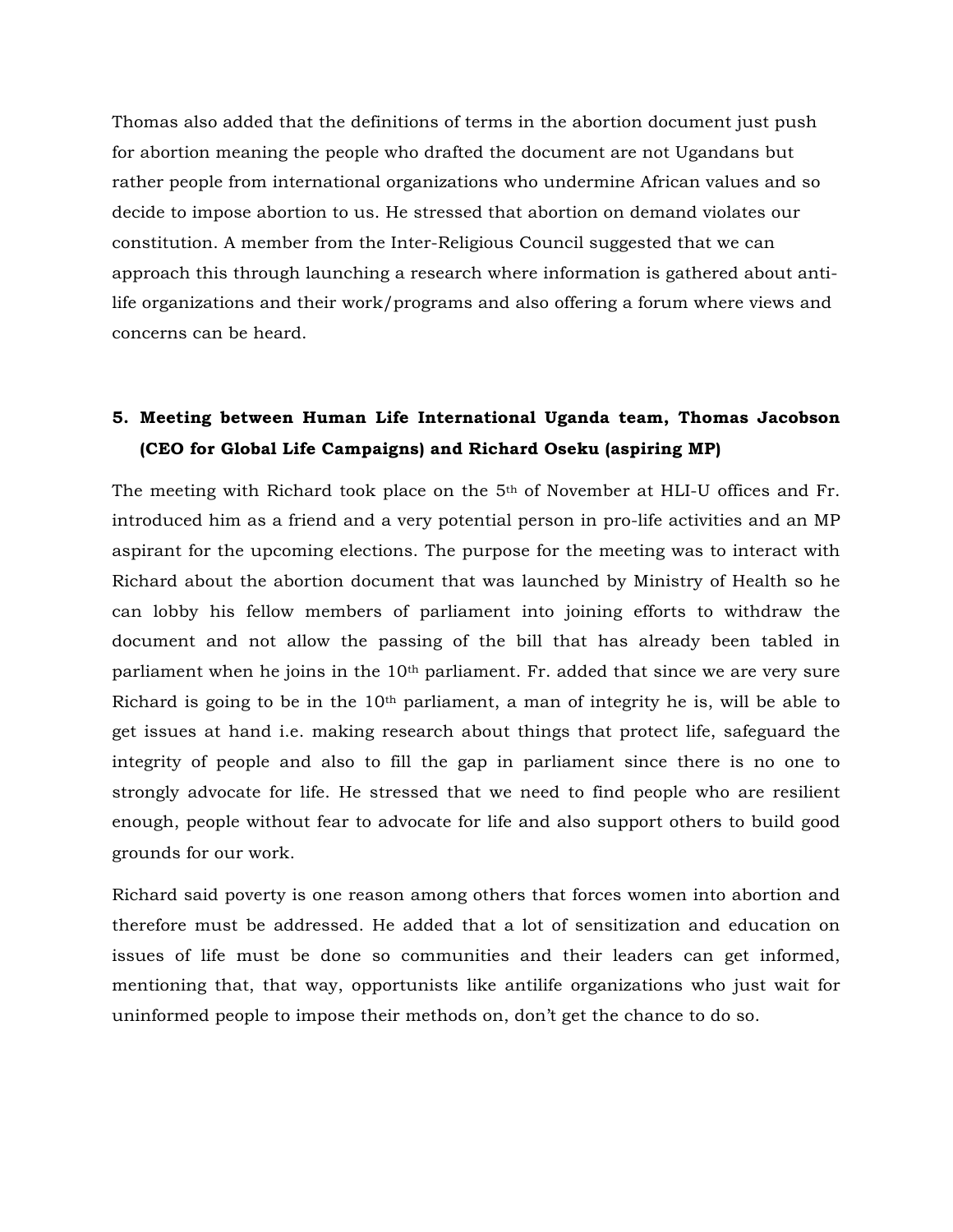Thomas also said that these reproductive health policies just encourage immorality outside marriage and reduce chances of giving birth and urged members to sensitize the public not to be quick in accepting international programs.

#### **6. Meeting between Human Life International Uganda team, Thomas Jacobson (CEO for Global Life Campaigns) and the team of Holy Cross Family Ministries Nsambya.**

At Holy Cross Family Ministries, the meeting took place on the 6th November. Here we got a brief introduction of the ministry as a religious institution which among others, promotes family values, focusing most on children, youth and family by creating awareness to them and encouraging them to pray and also do children, youth and marriage counselling.

Fr. Jonathan then introduced his team and also the purpose for the meeting, mentioning that the details in the standards and guidelines abortion document that was prepared mostly by international groups are against our customs, values and beliefs and so therefore the need to join efforts and stop it from being implemented. Fr. added that in Kenya, a similar document was launched but the strong opposition from religious and prolife groups forced the government to withdraw the implementation of the document. He expressed his concern saying that there's need to appeal to our own government to withdraw this document and not pass the bill, adding that our main needs aren't abortion but rather security, good roads, health facilities among others. He therefore urged HCFM members to join efforts with us to appeal to the people the ministry serves, make them aware of certain life threatening acts so they can get informed and not fall prey. He requested that they make a write up as family ministry about these issues and present to the ministry and parliament informing them that this is not what our family people need. He appealed to the members to see how to collaborate and stop the document from being implemented and also the bill from being passed.

Thomas also said the these anti-life organizations have laid strategies through their programs to separate children from their parents and take responsibility of them and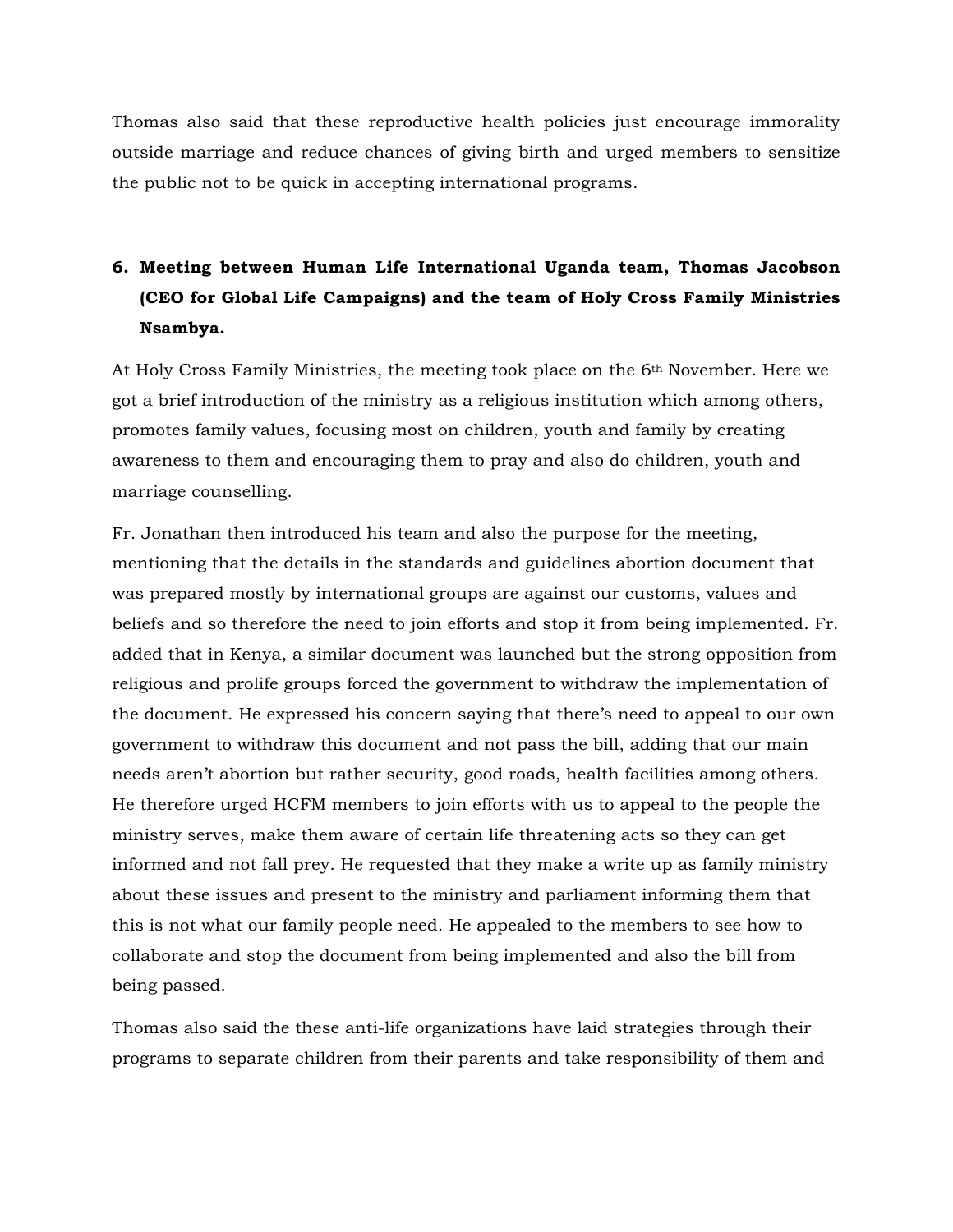also to separate wives from husbands, give them authorities i.e. abortion, contraceptives and urged members to be aware of such tricks.

## **7. Meeting between Human Life International Uganda team, Thomas Jacobson (CEO for Global Life Campaigns) and the team of Malaria and Childhood Illnesses MACIS Mengo.**

At MACIS, the meeting took place on the 6th November. MACIS as introduced by Dr. Patrobas is a network of different organizations fighting for the welfare of children and doing advocacy in children's rights.

Fr. Jonathan introduced his concerns as in reference to the standards and guidelines abortion document and urged the team to join efforts in appealing to the people the network serves through creating awareness of the document and also appeal to the government to stop/ withdraw the document.

Dr. Patrobas said that his pillars of life are similar to HLI-U pillars and added that for as long as we are standing for life, he is ready to join in the effort so we can destroy the agenda that wants to destroy life.

Thomas added that we have good laws in Uganda and a strong constitution that we shouldn't allow anyone to alter it for their own benefit. He stressed that the drafters of the document didn't show any mindset for protecting the life of the baby because their work is to promote abortion. He urged members to contact people, parliament to let them know that abortion is not our need.

#### **8. Meeting between Human Life International Uganda team, Thomas Jacobson (CEO for Global Life Campaigns) and the Arch-Bishop of Gulu Archdiocese**

On 9th November, the meeting took place in Gulu with his Grace John Baptist Odama As introduced by Fr. Jonathan, the purpose for this meeting was to appeal through the arch-Bishop's office to the people to be aware of the abortion document and join efforts in appealing to the government to withdraw the document. The main concerns in the document were introduced to the arch-bishop, mentioning to him that this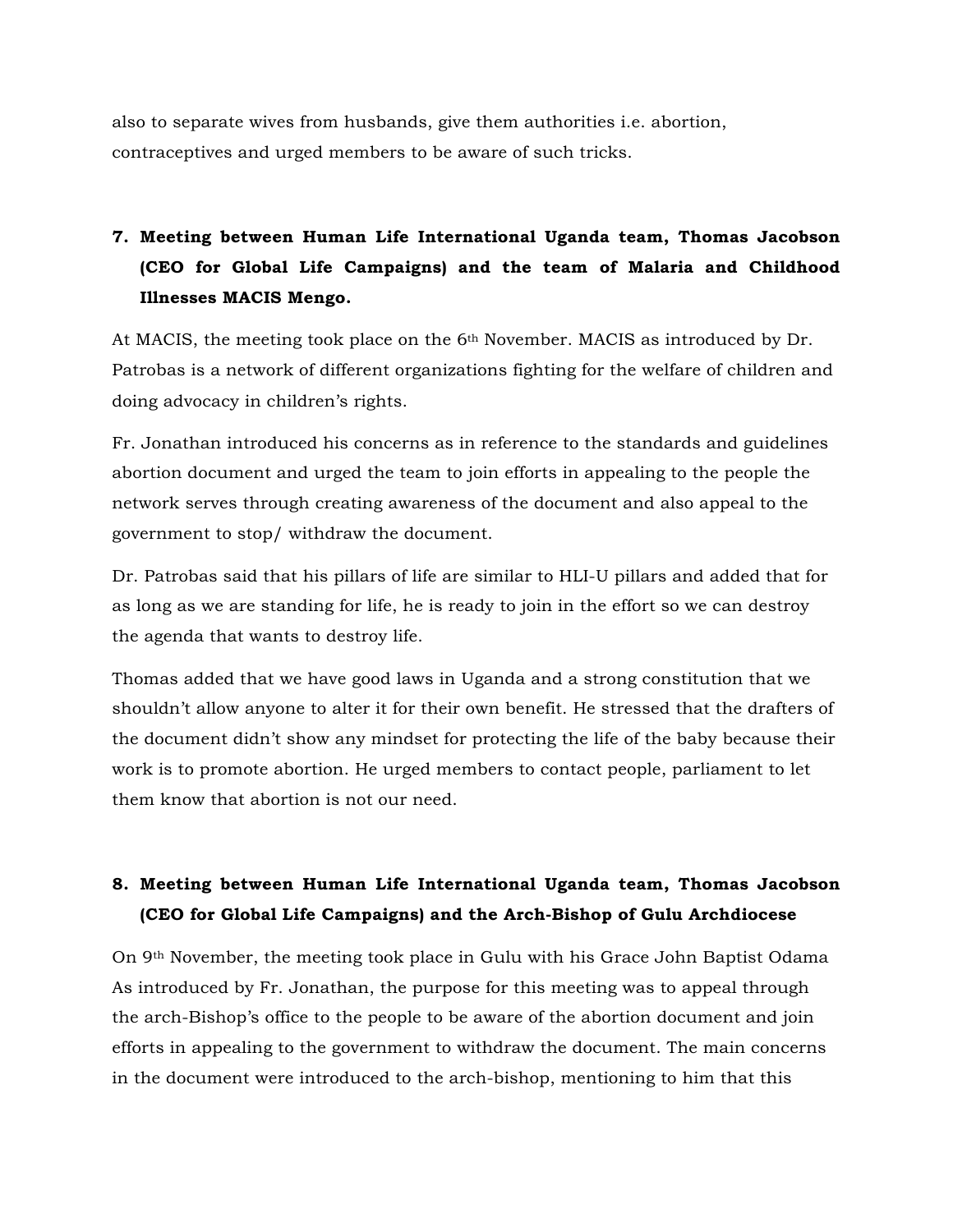document wasn't drafted for the health of the people but rather to promote abortion in Uganda.

#### **9. Meeting between Human Life International Uganda team, Thomas Jacobson (CEO for Global Life Campaigns) and the Chaplain of St. Francis Chapel**

The meeting with the Chaplain of St. Francis Chapel took place on the  $10<sup>th</sup>$  of November. The purpose for the meeting was to share the challenges posed by the upcoming abortion bill and the launched standards and guidelines abortion document by Ministry of Health and also to appeal through his office to contact other people or followers in a bid to stop the abortion bill from being passed. During the meeting, concerns in the document were raised to the chaplain and an appeal was made to use his position and contacts to reach out to many different people to make them aware of the document and its dangers.

## **10. Meeting between Human Life International Uganda team, Thomas Jacobson (CEO for Global Life Campaigns) and the Chaplain of St. Augustine Chapel**

The meeting with the Chaplain of St. Augustine Chapel took place on the  $10<sup>th</sup>$  of November. The purpose for the meeting was to share the challenges posed by the upcoming abortion bill and the launched standards and guidelines abortion document by Ministry of Health and also to appeal through his office to contact other people or followers in a bid to stop the abortion bill from being passed. During the meeting, concerns in the document were raised to the chaplain and an appeal was made to use his position and contacts to reach out to many different people to make them aware of the document and its dangers.

**11. Meeting between Human Life International Uganda team, Thomas Jacobson (CEO for Global Life Campaigns) and the Orthodox Church (His Eminence Metropolitan Jonah Lwanga and Fr. Emmanuel Ssekyeewa).**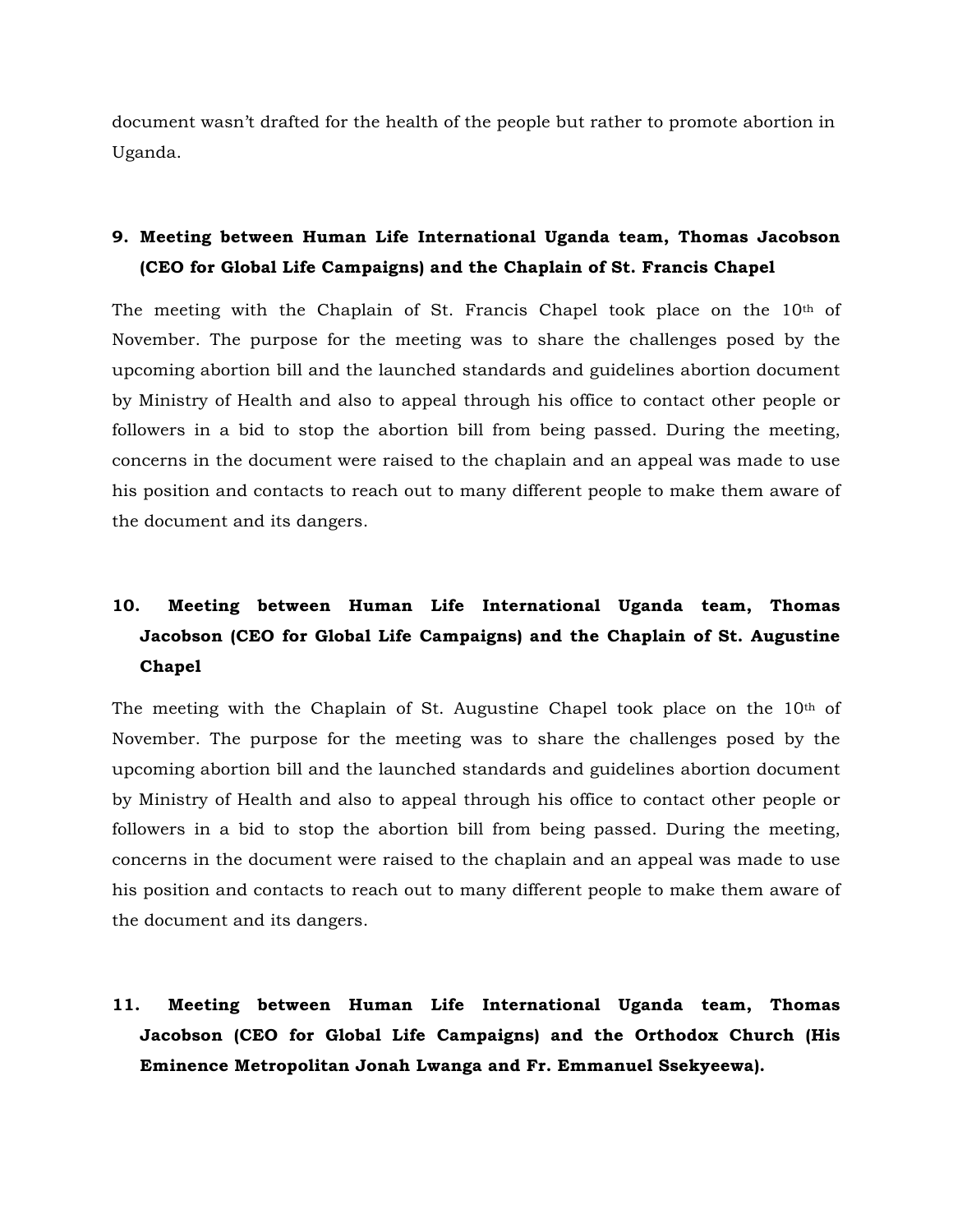Meeting took place on the  $10<sup>th</sup>$  and the purpose was to introduce the standards and guidelines abortion document and expose its dangers to His Eminence Jonah Lwanga and to the entire Orthodox Church and therefore join efforts with the church in opposing such a document from being implemented and also make a write up as church to the ministry and parliament about these issues, mentioning to them that abortion is not one of your needs. Fr. Jonathan exposed some details in the document to his Grace mentioning a 10 year old young girl being free to be put on contraceptives and abortion in cases of contraceptives failure which angered his Grace. He added that these pro-abortionists couldn't rely on this document to effect abortion and are now working on a bill which is soon going to be presented for opinion. On this note, Fr. urged the Bishop to call the influential people he knows in the government to appeal to them not to rush accepting the abortion bill.

Thomas took his Grace through the statistical history of abortion in UK, USA and other countries and said these international pro-abortion groups are striving hard to make Uganda a pro-abortion country.

## **12. Meeting between Human Life International Uganda team, Thomas Jacobson (CEO for Global Life Campaigns) and the Speaker of Parliament (Hon. Rebecca Alitwala Kadaga)**

The meeting with the Speaker of Parliament (Hon. Rebecca Alitwala Kadaga) took place on the 11th November. The purpose for the meeting was to share the challenges posed by the upcoming abortion bill and the launched standards and guidelines abortion document by Ministry of Health and also to appeal through her office to contact other people in a bid to stop the abortion bill from being passed. During the meeting, Hon. Rebecca said she didn't know or even come across the abortion document and promised to follow the matter up.

## **13. Meeting between Human Life International Uganda team, Thomas Jacobson (CEO for Global Life Campaigns) and Uganda Joint Christian Council team**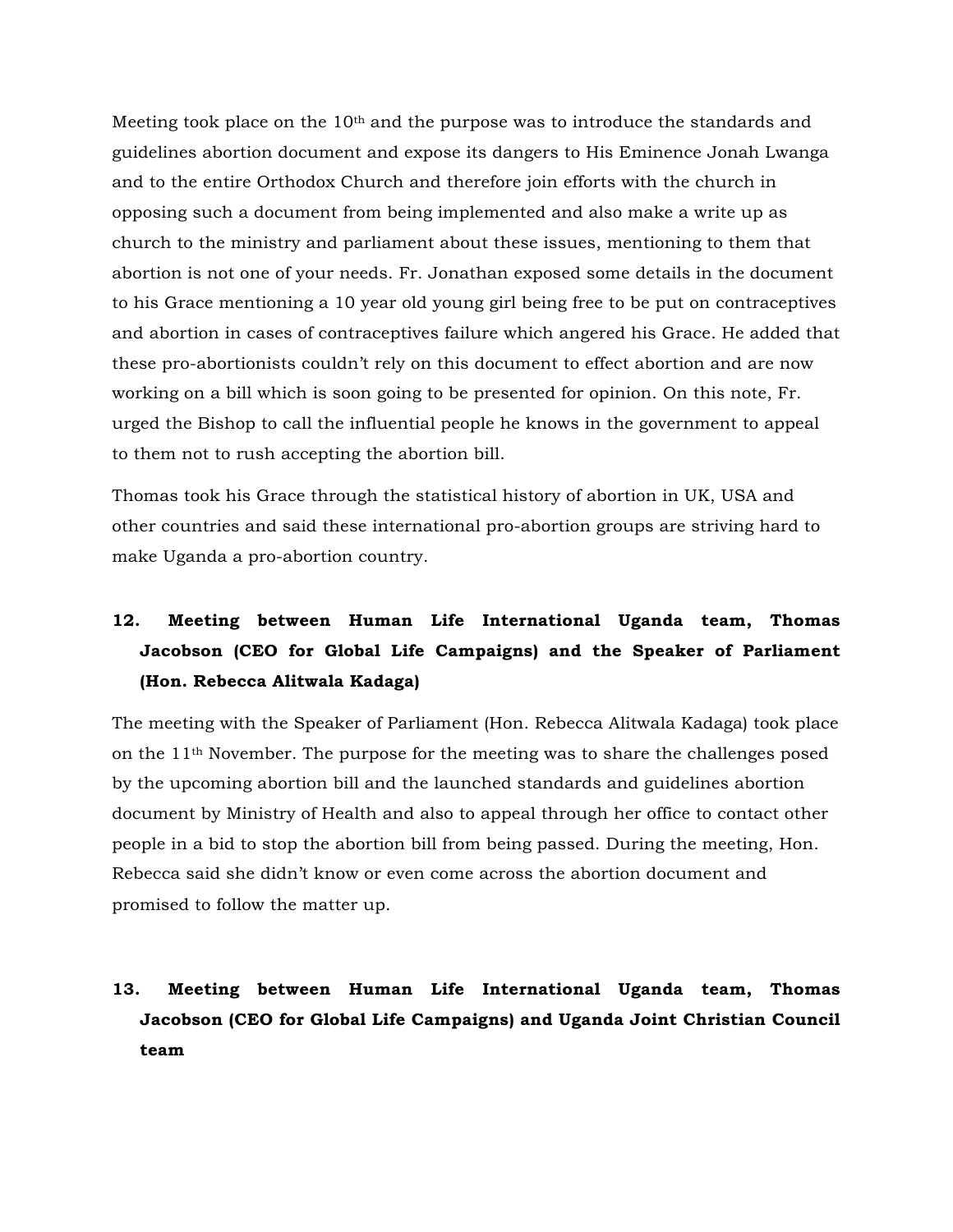The meeting with UJCC took place on the 11th November. Rev. Fr. Dr. Silvester Arinaitwe introduced UJCC as an ecumenical faith joint organization which was formed by arch-bishops of the Catholic, Anglican and Orthodox Church and founded to promote unity among Christians, advocate for human rights and good governance, peace building and reconciliation among others.

The purpose for the meeting was to share the challenges posed by the upcoming abortion bill and the launched standards and guidelines abortion document by Ministry of Health and also to appeal through UJCC office to contact other people in a bid to stop the abortion bill from being passed. During the meeting, UJCC team said they had not seen the document anywhere and thanked us for having brought it to their awareness. It was revealed that the document wasn't written by Ugandans but rather by people from organizations like IPAS, IPPF, MARIE STOPES, CEHURD, RHU which are best known for abortion promotion. An appeal was made by Fr. Jonathan to appeal to Fr. Arinaitwe through UJCC office to contact other people, institutions and collaborate with different leadership to do something to stop the passing of the abortion bill because the people promoting this do not mean well.

#### **14. Meeting between Human Life International Uganda team, Thomas Jacobson (CEO for Global Life Campaigns) and Pontifical Mission Societies**

Meeting took place on 11th November. The purpose for the meeting was to share with Fr. Phillip Balikudembe and also Chaplain of Parliament, the challenges posed by the upcoming abortion bill and the launched standards and guidelines abortion document by Ministry of Health and also to appeal through his office to contact other people in a bid to stop the abortion bill from being passed. During the meeting, Fr. Phillip said it was the first time he was seeing the abortion document and promised to use his position as chaplain to talk about these issues to parliamentarians and also to invite us one day to talk to the members of parliament about pro-life issues.

### **15. Meeting between Human Life International Uganda team, Thomas Jacobson (CEO for Global Life Campaigns) and Uganda Muslim Supreme Council team**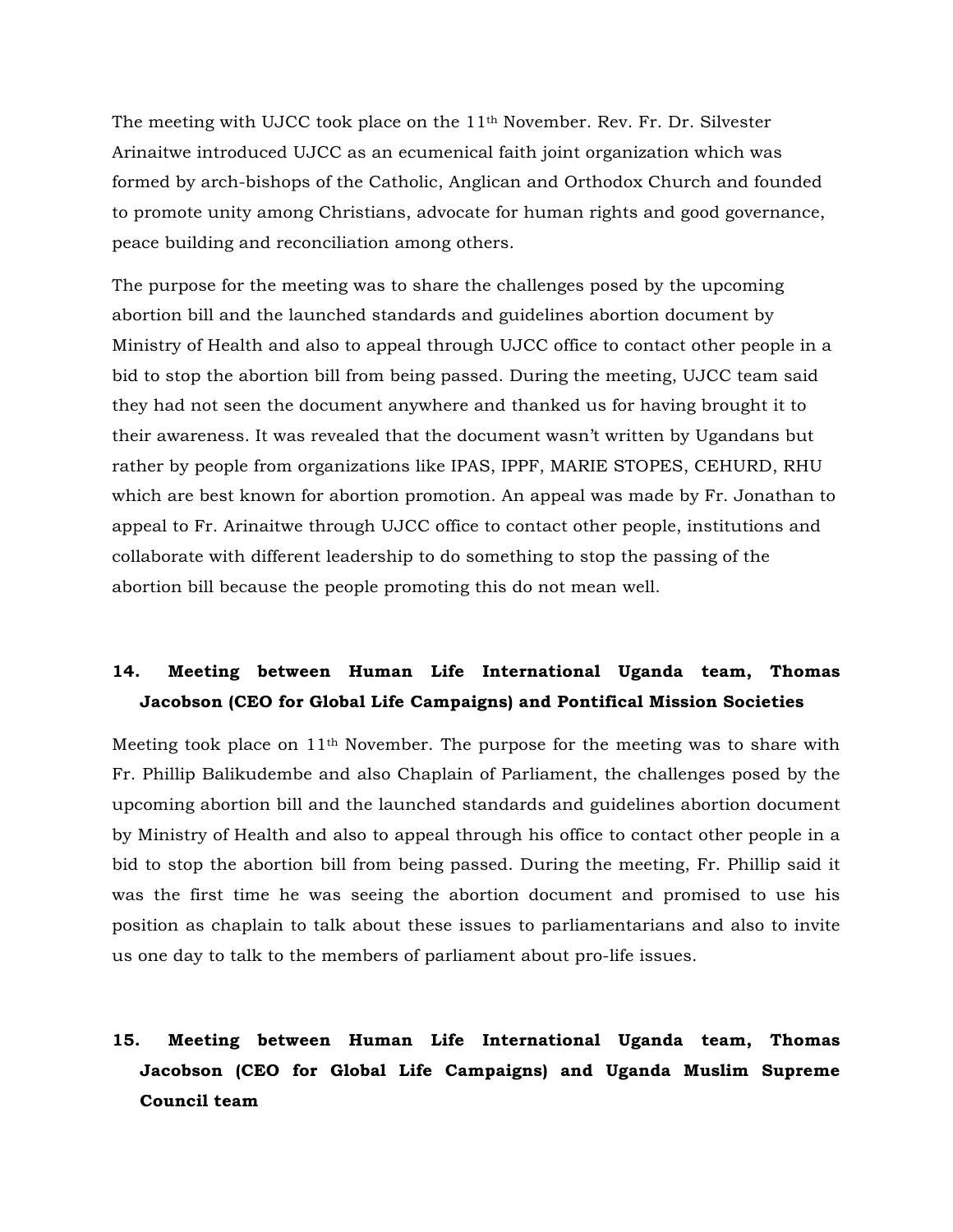Meeting took place on  $12<sup>th</sup>$  November. The purpose for the meeting was to share the challenges posed by the upcoming abortion bill and the launched standards and guidelines abortion document by Ministry of Health and also to appeal through UMSC office to contact other people in a bid to stop the abortion bill from being passed. During the meeting, Members said it was the first time they were seeing the abortion document and promised to use their positions to talk about these issues to fellow Muslims.

#### **16. Meeting between Human Life International Uganda team, and the Pro-life Group of Kampala arch-diocese**

Meeting took place on 12th November between Human Life International Uganda team, and Dr. Sandra Nabachwa. The purpose for the meeting was to share the challenges posed by the upcoming abortion bill and the launched standards and guidelines abortion document by Ministry of Health and also to appeal through PROLIFE office to contact other people in a bid to stop the abortion bill from being passed.

#### **17. Meeting between Human Life International Uganda team, and Uganda Catholic Medical Bureau (UCMB) team**

Meeting took place on the 13th, between Human Life International Uganda team, and Uganda Catholic Medical Bureau (UCMB) team. The purpose for the meeting was to share the challenges posed by the upcoming abortion bill and the launched standards and guidelines abortion document by Ministry of Health and also to appeal through UCMB office to contact other people in a bid to stop the abortion bill from being passed. In attendance were Dr. Sam Orach, Dr. Ronald Kasyaba and Sr. Catherine Nakiboneka. In this meeting, Fr. Jonathan explained the details in the abortion document mentioning that the document targets mainly young people between 10-24 years, adding that a child as young as 10 years old is free to be put on contraceptives and abortion in cases of pregnancy without the consent of their parents.

Dr. Orach thanked Fr. Jonathan for having come out to tackle such issues of life, mentioning that for too long the church has been blamed for not coming out to talk about life issues. He said the good thing was that Fr. Jonathan was talking already to